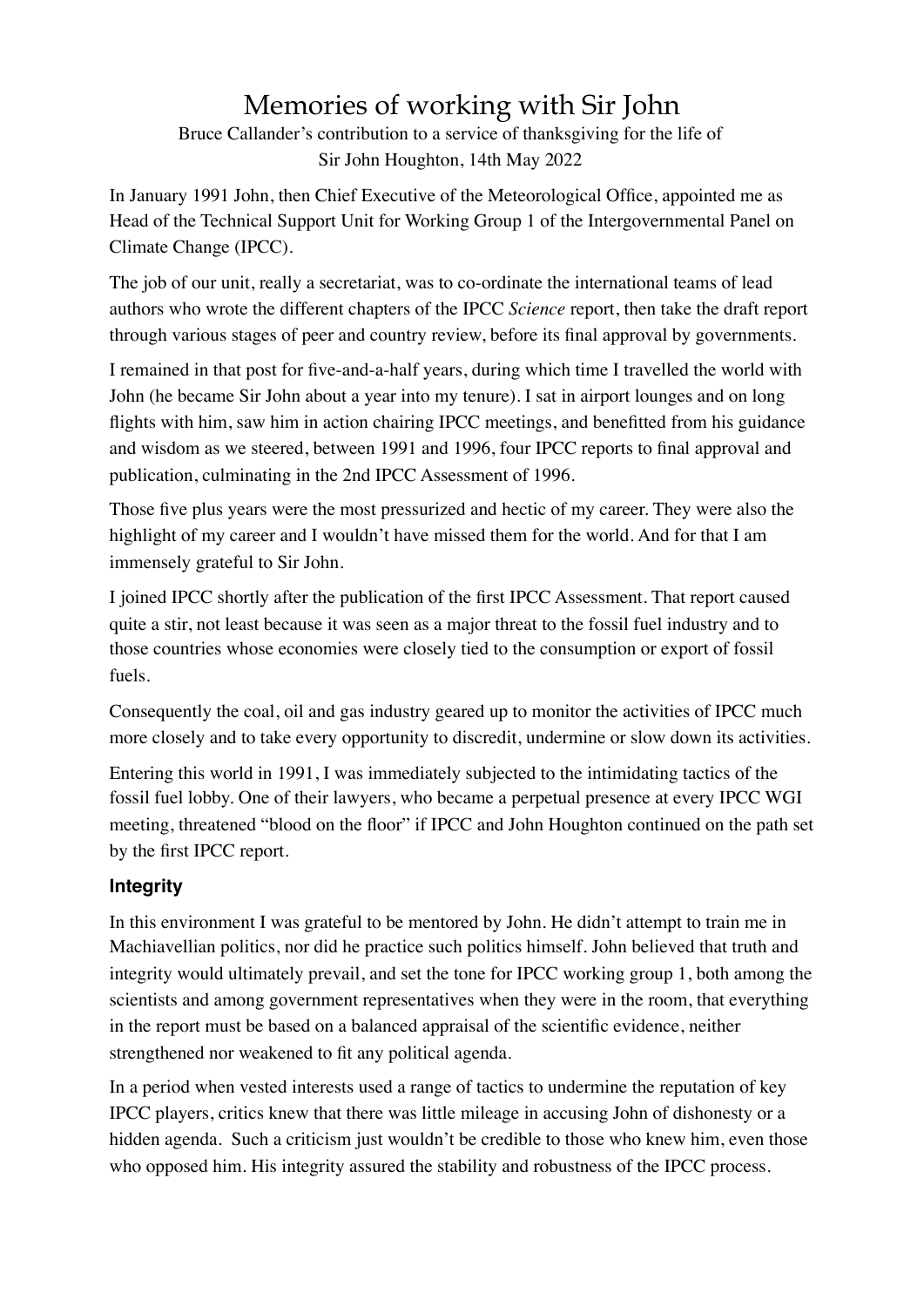# **Perception**

A huge gift that John brought to IPCC was his ability to perceive what was really important, and to refuse to be distracted by secondary issues. The fact that John was one of the early voices "calling in the wilderness" about the looming threat of climate change is evidence of that.

Our unit would organize periodic drafting sessions for the lead author teams. John would sometimes attend these but in general would allow the lead authors to get on with the job. He never micromanaged.

But he had the uncanny ability to identify when a team needed help. Perhaps they were losing perspective and needed to refocus. John's interventions were clear, encouraging, positive - and brief!

And the teams - composed of specialists and experts in their own field from all around the world - respected him and responded to his guidance. John had that rare gift: The Ability To Be Taken Seriously, even before he opened his mouth, quite remarkable in someone who was not physically tall or imposing.

All the lead authors in my experience worked incredibly hard for IPCC, giving freely of their time and expertise, travelling thousands of miles in the process and putting themselves in the firing line for unjustified criticism from non-experts. They would not have done so if they did not have full confidence in John's personal honesty and his ability to defend the IPCC process against attack and disinformation.

### **Modesty**

Mention has already been made of his modesty. I recall a conversation during a long flight when I must have turned a little bit reflective. "You know" I said, "when I look back over the last year, say, I reckon I have achieved, maybe, no more than three things".

John replied, a little wistfully, "As many as three?"

# **Generous spirit**

I have also reason to be grateful to John for his generous spirit. In the best traditions of the Meteorological Office, I was thrown in to IPCC at the deep end and expected to learn on the job. Inevitably I made mistakes and there were episodes when I would not have survived in the post if it had not been for John's generous support and backing. His trust in me helped me to pick myself up, learn from the experience and move on towards the next challenge.

# **Christian Faith**

It was John's expression of his Christian faith that I perhaps found the most inspiring. He did not operate in two compartments - a life in science separated from a private life of faith. Everything was part of a single, integrated whole.

Prayer was natural for him. Waiting to go into what promised to be a difficult IPCC meeting in Nairobi I have particular memories of praying with him in the little hire car in the car park. What really impressed me was the strength and encouragement that he drew from prayer. He really did hand over his worries to God, believing that God was present and active in the